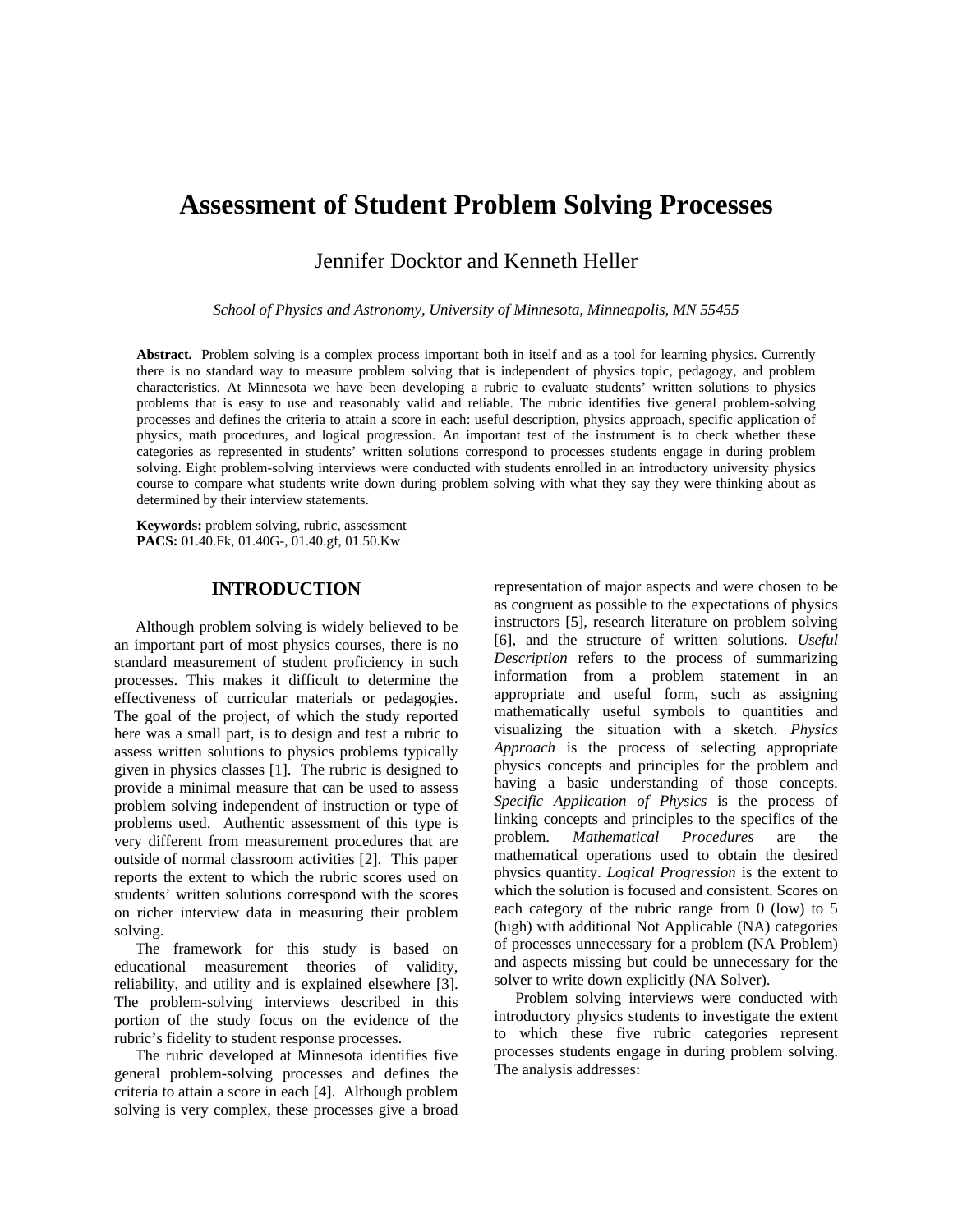- To what extent does a student's written solution correspond to their verbal description of their thought processes?
- To what extent are the rubric category processes observed during a problem-solving interview?
- What problem-solving processes are observed that are not explicitly measured by the rubric?

## **DATA COLLECTION & ANALYSIS**

Participants in the problem-solving interviews were students enrolled in an introductory calculus-based mechanics course for scientists and engineers in the Spring 2009 semester. Of the 238 students in this course, 13 volunteered to participate in a one-hour problem-solving interview at the end of the term. Ten of these students scheduled a session time. Four interviews took place in the last week of the semester, 2 during finals week, and 2 after finals week. Two students cancelled giving a total of 8 interviews: 7 males and 1 female.

The final course grades of these eight participants indicate they performed higher than the course average and may not accurately represent the problem solving proficiency of their class. Students 2, 5, 6, and 8 received an A in the course; Students 3 and 4 received an A-; Student 1 earned a B+; and Student 7 a B. Two of the 8 were non-native English speakers.

During the problem-solving interviews students were asked to solve a physics problem(s) while being video and audio taped. They used large sheets of paper and a black marker to record their solution(s). Participants were asked to talk out loud while working on a problem if that was comfortable for them, or they could wait and explain their solution at the end. Only Student 1 opted to talk out loud while working. Students were provided a copy of the instructor's equation sheet from the course and a calculator.

The problem tasks were selected to look similar to ones from tests and group problem-solving sessions in their course (*context-rich* problems) [4]. They were written to require several decisions from the solver and did not include any illustrations. The first and most involved task is given in Figure 1. This problem was adapted from previous research [7]. Problem features include: the target of the problem is not explicitly stated, a combination of at least two principles is necessary, and the solver must infer or assume some information. This problem also has the characteristic that it is possible to obtain a correct answer with incorrect or incomplete reasoning.

The remaining two problems were designed to be shorter (in anticipation of little available time). These problems maintained the same context-rich format but only required a single physics principle. Problem two

required finding the spring constant of a bungee cord and Problem three involved a car crash at the bottom of a cliff. Students were only given an additional problem if sufficient time (at least twenty minutes) remained after they had explained their reasoning for the previous problem.

**You are working at a construction site and need to get a 14-N bag of nails to your co-worker standing on the top of the building (9 meters from the ground). You don't want to climb all the way back up and then back down again, so you try to throw the bag of nails up. Unfortunately, you're not strong enough to throw the bag of nails all the way up so you try another method. You tie the bag of nails to the end of a 65-cm string and whirl the string around in a vertical circle. You try this, and after a little while of moving your hand back and forth to get the bag going in a circle you notice that you no longer have to move your hand to keep the bag moving in a circle. You think that if you release the bag of nails when the string is horizontal to the ground that the bag will go up to your co-worker. As you whirl the bag of nails around, however, you begin to worry that the string might break, so you stop and attempt to decide before continuing. According to the string manufacturer, the string is designed to hold up to 500 N. You know from experience that the string is most likely to break when the bag of nails is at its lowest point.** 

**FIGURE 1.** The first problem-solving task presented to interview students.

After solving a problem to their satisfaction, each student was asked to go back and explain their solution to the researcher. Questions from the semi-structured interview included the following:

- When you read through the problem, what was the first thing you thought about?
- What did you think about next?
- What was the first thing you wrote down?
- What did you think this question was asking you to find?
- How did you decide to use \_\_\_ ? (physics)
- If you were solving this problem on an exam, what would you hand in to be graded?
- Have you solved a problem like this before in your physics class? How is that problem similar to or different from this problem?
- While you were working on the problem, was there anything you did in your head that you didn't write down?

The audio files for the eight interviews were transcribed and analyzed using Q.S.R. NVivo® software using fourteen prescribed code categories or "nodes". Five of these nodes corresponded to the process categories on the rubric and eight others designated specific questions asked during the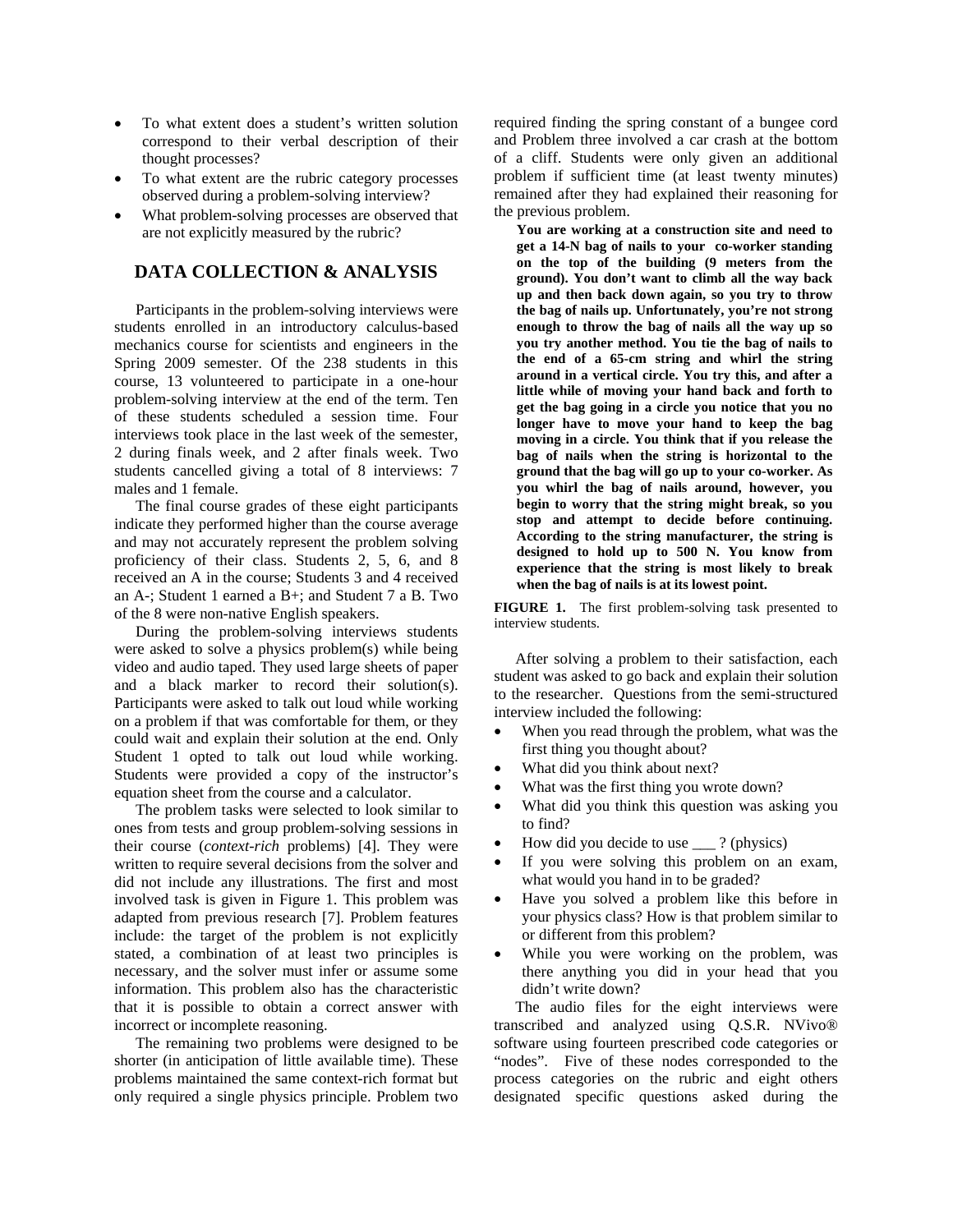interview (stated above). An "Other" code identified processes not explicitly addressed by the rubric.

## **RESULTS**

The average time each student spent working on the first problem is listed in Table 1, along with the total number of problems completed during the interview session. The times ranged from 6 minutes to 26 minutes. Students 4 and 7 did not reach a satisfactory answer for the problem and chose to stop to explain their thinking.

**TABLE 1.** Time spent working on first problem and total number of problems completed for each interview student

| <b>Interview</b> | <b>Time Spent on</b>               | <b>No. Problems</b> |
|------------------|------------------------------------|---------------------|
| <b>Student</b>   | <b>First Problem</b>               | <b>Completed</b>    |
| Student 1        | 14 min 55 sec                      | 2                   |
| Student 2        | $6 \text{ min} 50 \text{ sec}$     | 3                   |
| Student 3        | 24 min 30 sec                      | 1                   |
| Student 4        | 26 min 17 sec                      |                     |
|                  | $(+13 \text{ min } 5 \text{ sec})$ |                     |
| Student 5        | 6 min 7 sec                        | 2.                  |
|                  | $(+ 40 \text{ sec})$               |                     |
| Student 6        | 14 min 54 sec                      | 2                   |
| Student 7        | 20 min 27 sec                      | $\mathbf{\Omega}$   |
|                  | $(+ 5$ min 33 sec)                 |                     |
| Student 8        | 9 min 56 sec                       |                     |

(Times in parentheses indicate that students changed or added to their solution during the interview questions)

Student 2 was the only student to successfully complete the problem with correct physics reasoning. Student 5 was successful after correcting an error discovered during the interview questioning. Students 6 and 8 obtained the correct answer, but gave incomplete reasoning for some quantities in their equations. Students 1 and 3 completed the problem using inappropriate physics. Students 4 and 7 did not obtain a final answer in the available time and their approaches included a mixture of confused physics ideas. Two students interpreted the question as finding the height the bag would travel with the maximum string tension value, whereas five students focused on solving for a force. Student 4's goal was unclear.

All eight students began by writing down a diagram of the problem situation and summarizing the information provided. When asked what they thought about while reading the problem, three students (1, 6, and 8) mentioned a problem description process:

**S8:** *Well the first thing I uh, thought about was um…I just diagrammed it. I didn't know what to think initially. I just wrote down all the data, diagrammed it.*  **Q:** *Okay, when you say 'diagrammed' can you tell me more of what you mean by that?* 

**S8:** *Like, I just like, visualized it. Maybe the height had to be from the center of the, center of the thing. I* 

*wasn't quite sure exactly what it was but when I drew a picture it made more sense to me.* 

Student 5 said they first thought about what the question was asking them to find. Students 3 and 4 mentioned that the problem made them think about circular motion, and Student 7 mentioned parabolic motion because it was like "throwing something". Student 2 explicitly mentioned physics principles:

**S2:** *That it is not hard…and I should use uh, the equation of the motion and uh, the conservation of energy in this problem.*

The number of transcript passages assigned to each coding category is reported in Table 2. As seen from the Table, most statements pertaining to the rubric categories referred to specific application of physics or logical progression. Specific application statements were usually particular physics equations and quantities specific to the problem. For example, when prompted, student 8 stated the velocity of the bag was the same at all points of the swing, which was not obvious from their written work. Logical progression statements referred to an overall connection of steps taken in the solution. The following statement from Student 5 is an example of this category.

**S5:** *Um, first uh, I find out what I want to know. And I find out what I already know. And I need to build a relationship between them… in this problem I want to know the height so I need to know the velocity. And in order to find the velocity I need to know the, use Newton's second law I can find the, the relationship between the force and the velocity. So I build the connection with the known things and the other things.* 

In contrast, Student 4 describes their procedure: **S4:** *Pretty sure I'm lost.* 

**Q:** *Can you say more about that? What are you, what are you thinking right now?* 

**S4:** *I can't really, I don't really know. I was just trying to put everything I know down, and then seeing what equations eliminate stuff. Um, and what I could plug in. And that didn't get me very far so far.*

There were 549 total passages coded in the eight interview transcripts. On average, students made 32 rubric-related statements of 65 total statements coded. Student one talked out loud while solving the problem and had more: 55 rubric-related statements and 95 total statements. Of the statements in the "Other" rubric category, half pertained to monitoring progress, evaluating the answer, and/or checking units. Although these processes are desirable and could contribute to the logical progression of a solution they are not explicitly scored by the rubric. Additional processes in this category included solving equations in symbolic form prior to plugging in numbers and referencing the equation sheet.

Students who spent a lot of time on the problem (3, 4, and 7) generally had a higher number of statements